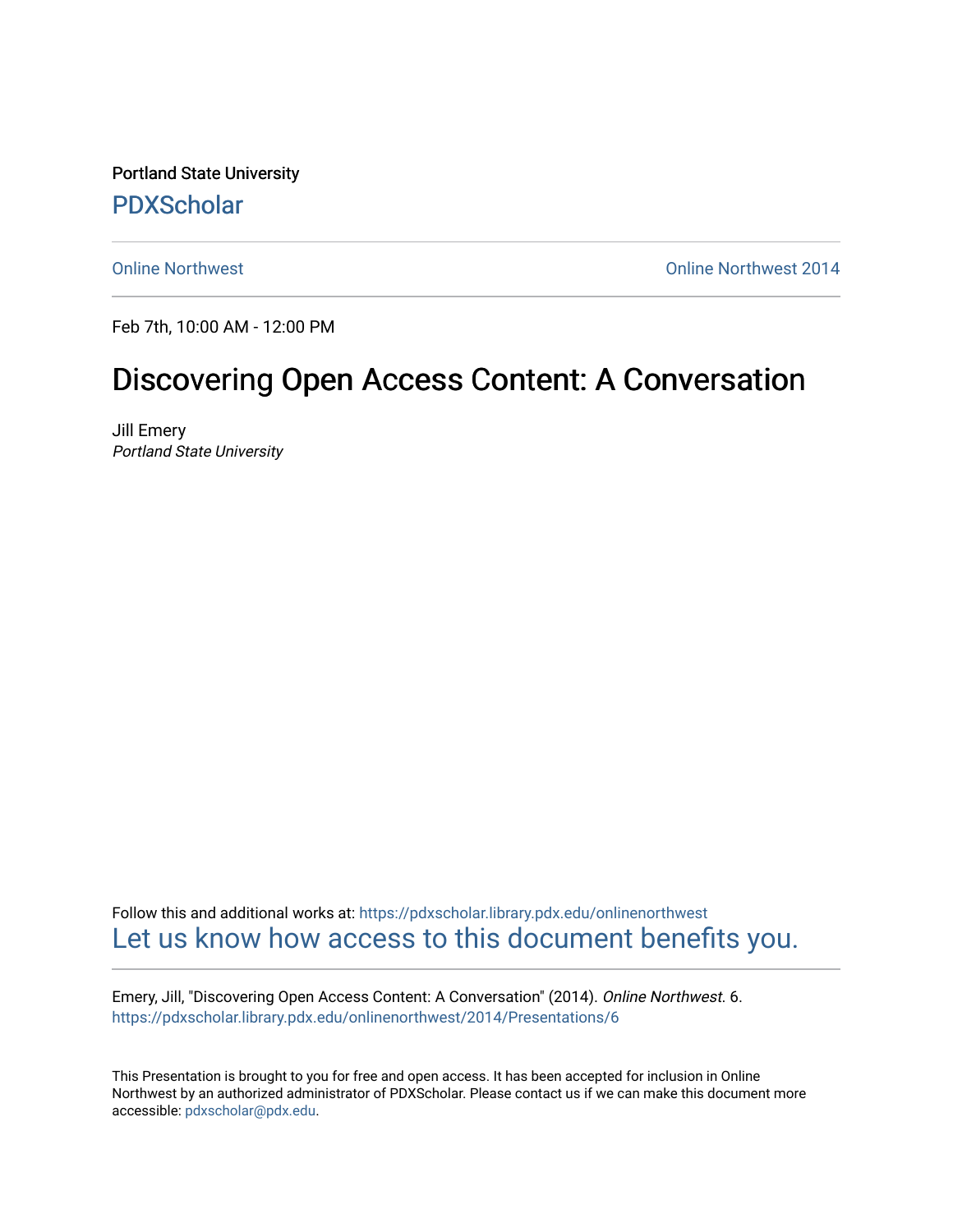

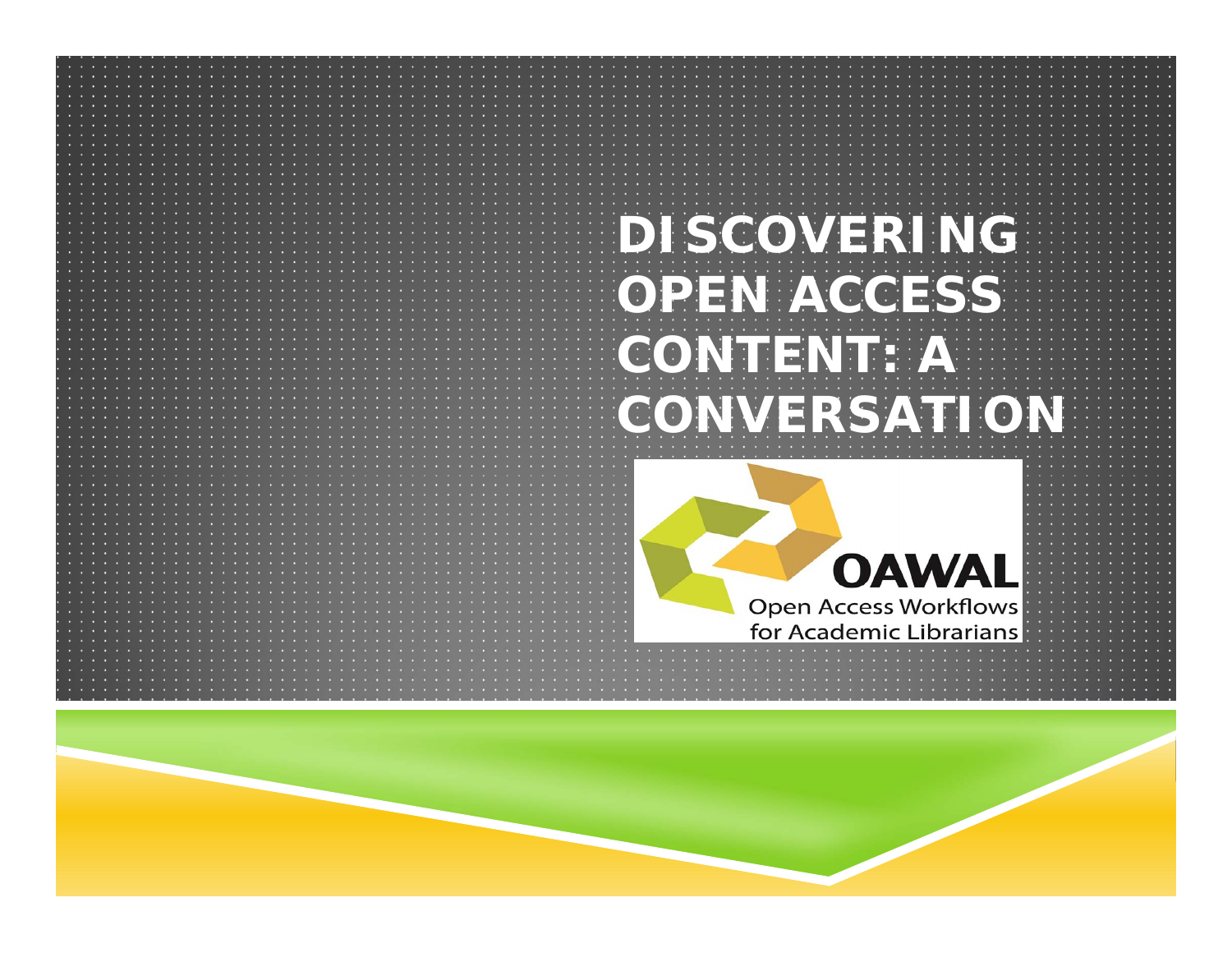### **WHAT IS DISCOVERABILITY?**



**Somerville, Mary M., & Conrad, LettieY. (2014). Collaborative Improvements in the Discoverability of Scholarly Content: Accomplishments, Aspirations, and Opportunities. A SAGE White Paper. Los Angeles, CA: SAGE. URL:** 

**http://www.sagepub.com/repository/binarie s/pdf/improvementsindiscoverability.pdf doi: 10.4135/wp140116**

| Successful integration into |  |  |  |  |  |  |  |  |  |  |  |  |  |  |                                  |  |
|-----------------------------|--|--|--|--|--|--|--|--|--|--|--|--|--|--|----------------------------------|--|
|                             |  |  |  |  |  |  |  |  |  |  |  |  |  |  | i librarians' infrastructure for |  |
|                             |  |  |  |  |  |  |  |  |  |  |  |  |  |  |                                  |  |
|                             |  |  |  |  |  |  |  |  |  |  |  |  |  |  | <b>ENCONTENT ENDINEERS</b>       |  |
|                             |  |  |  |  |  |  |  |  |  |  |  |  |  |  |                                  |  |

Þ Integration across discovery channels

 $\blacktriangleright$ Relevant results found

 $\mathbf{z}$  Smooth authentication &  $|$ usability $|$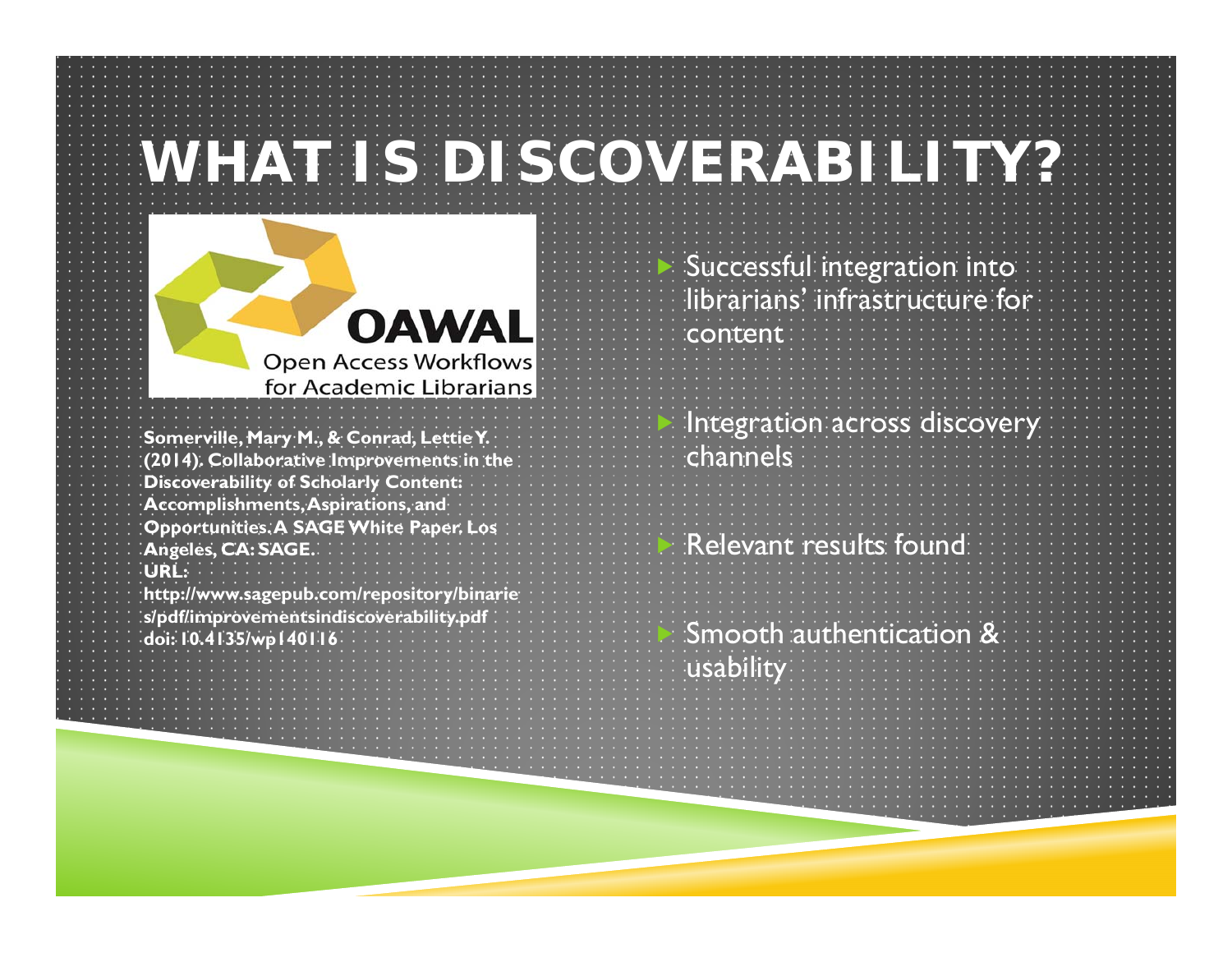#### **ADDITION OF GLOBAL OA TO LIBRARY CATALOG & DISCOVERY SYSTEM**

Þ

DOAJ



Þ DOAB/OAOPEN  $\geq$ **OASPA**  $\geq$  Curated from commodity-based providers Þ Other Options?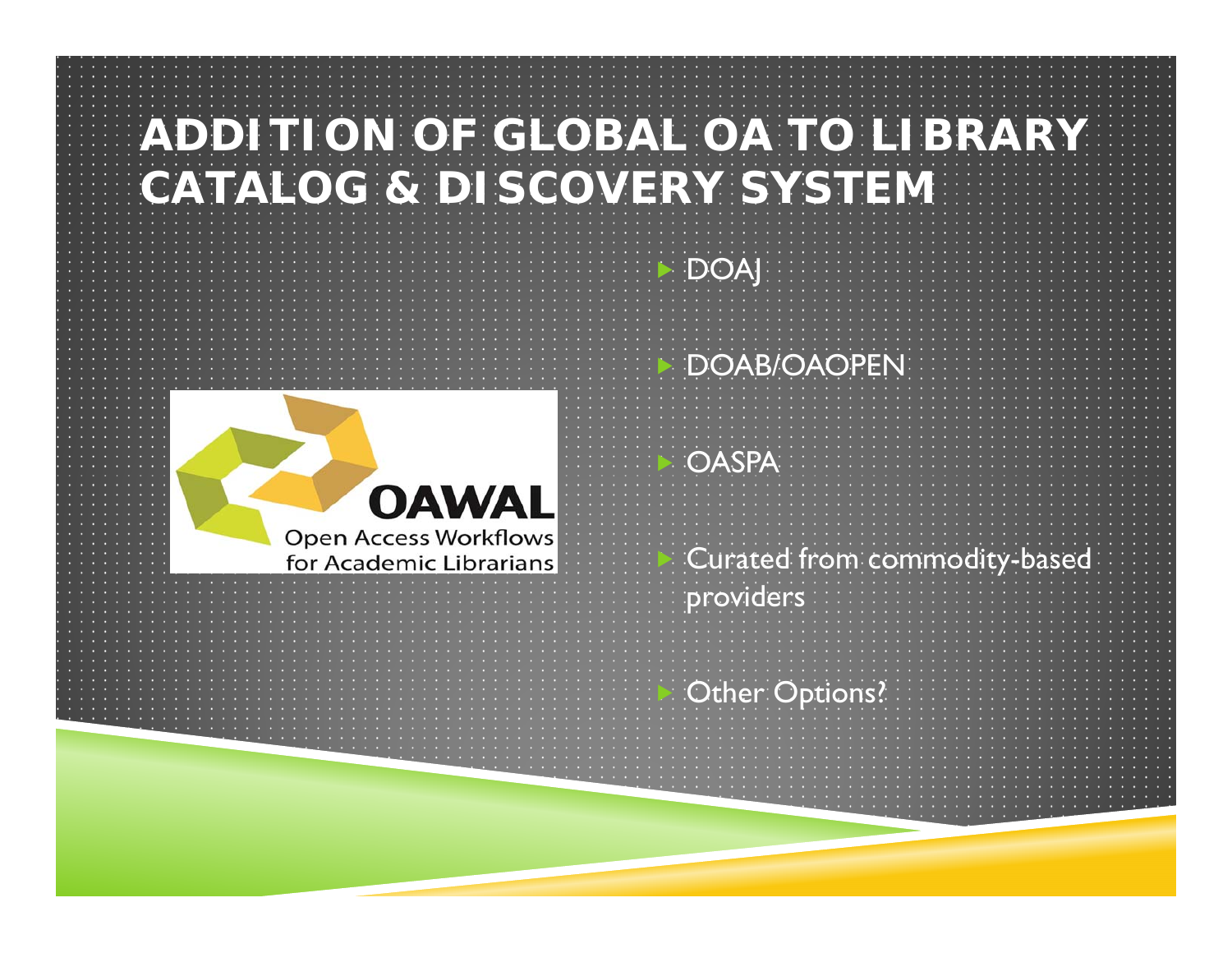## **PARTICIPATION IN OAISTER**

Þ



Þ Allows harvesting by Google **Scholar** Þ Allows other institutions to find content via WorldCat

No additional costs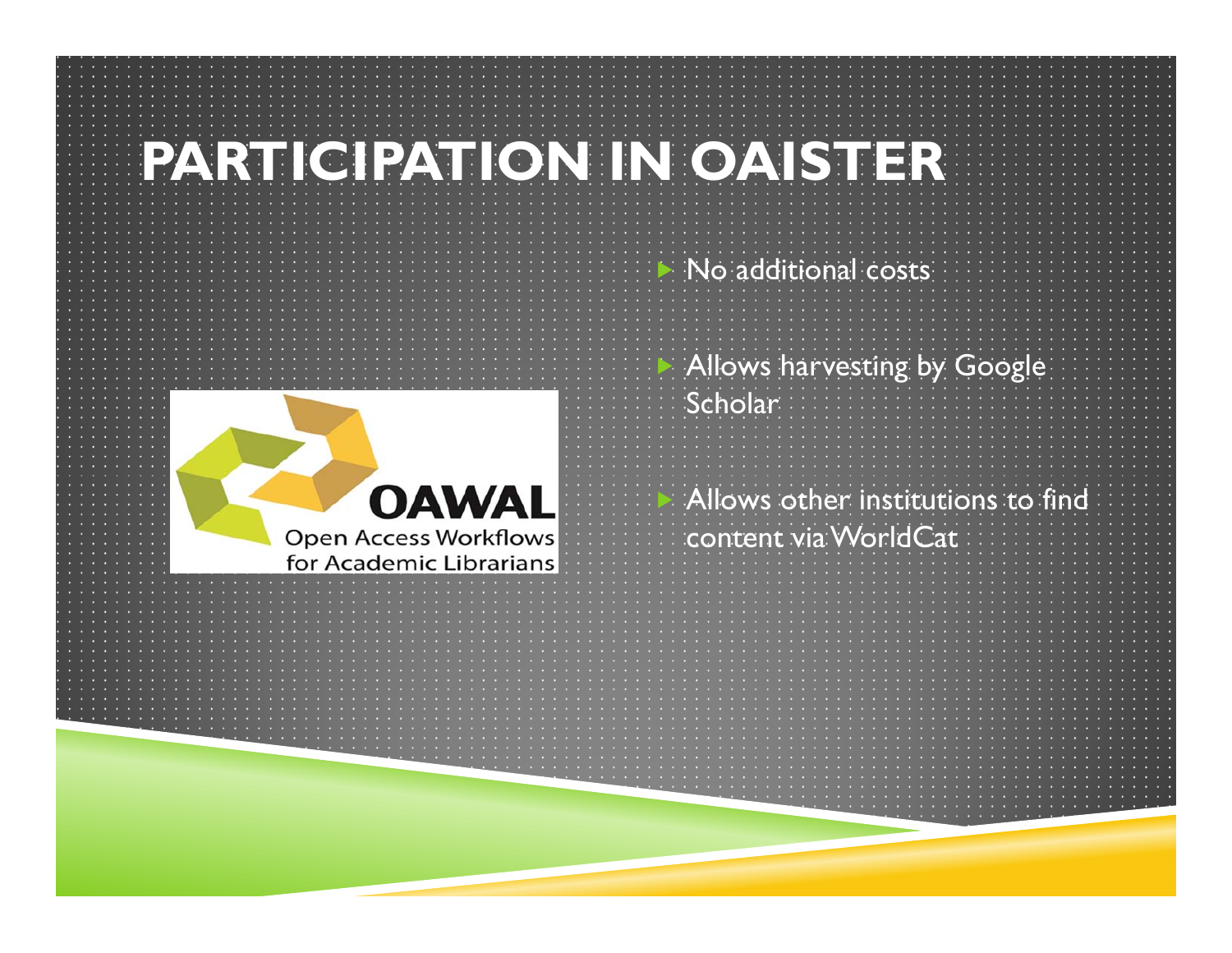# **ESSENTIAL METADATA**



Þ ORCID

DOIs

Þ

 $\geq$ 

 $\mathbf{\Sigma}$ 

 $\overline{12}$ 

 $\geq$ FundRef

#### CrossMark?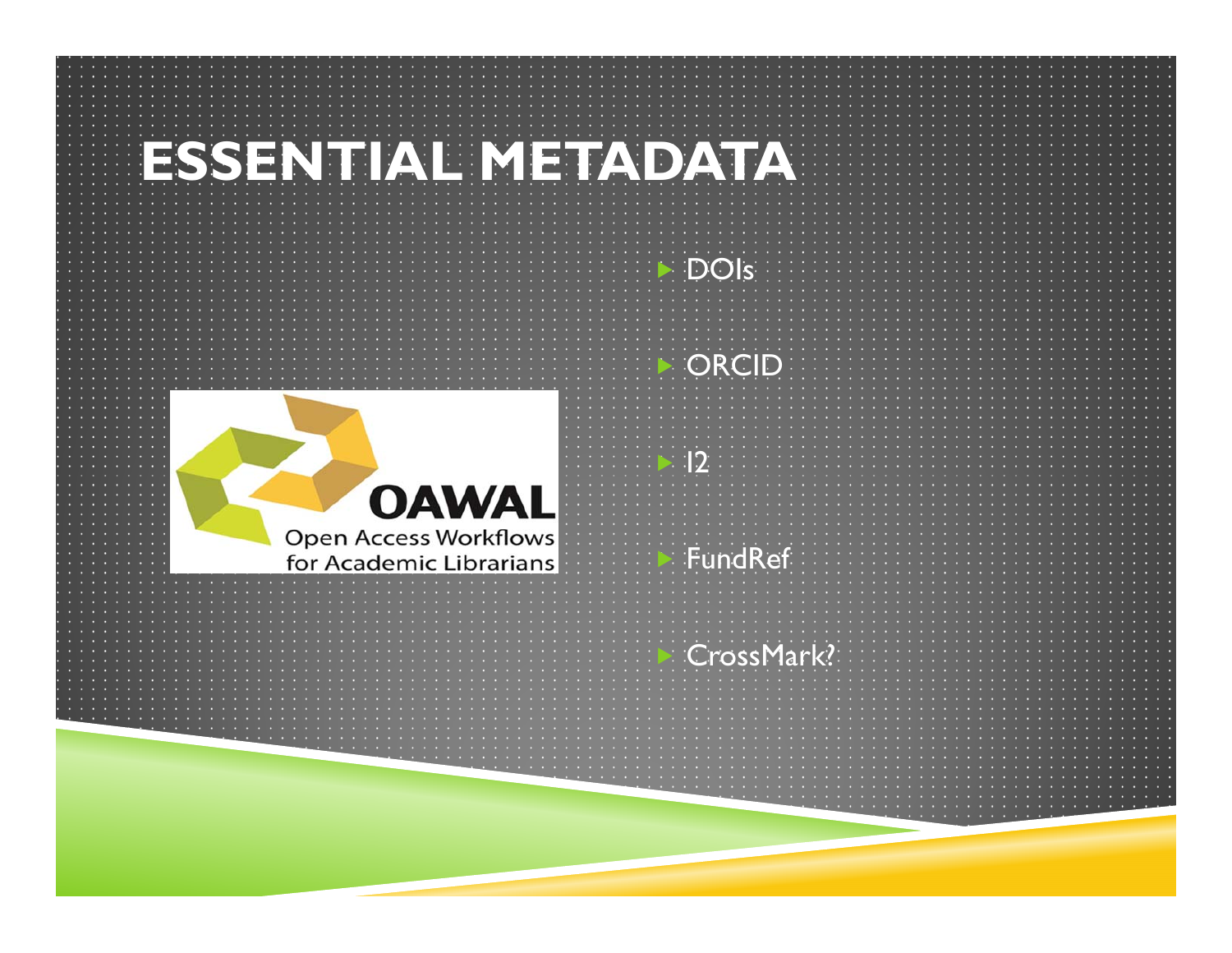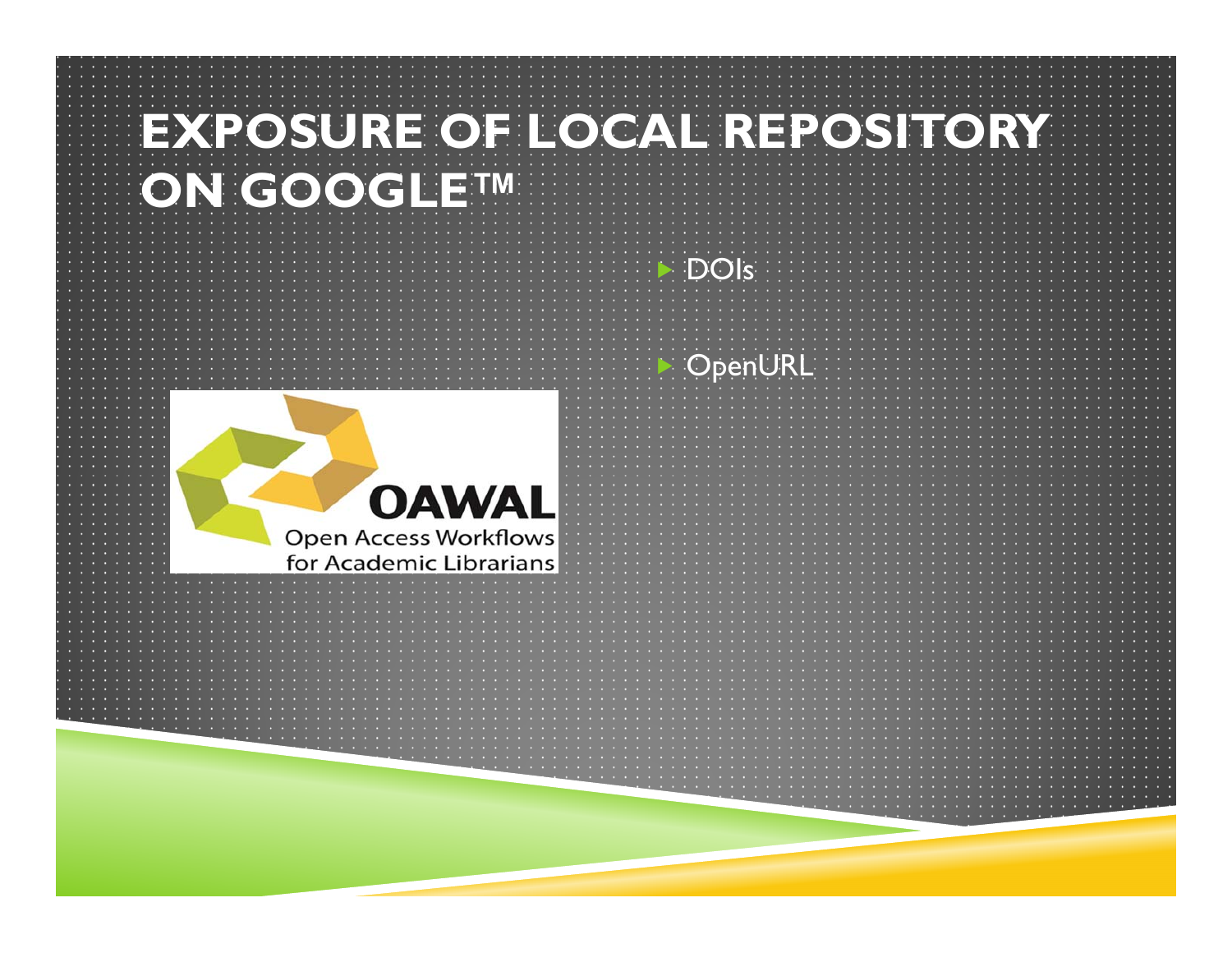### **NEED FOR OA DESIGNATION FOR GOLD OA ARTICLES**



Þ Each publisher has a symbol on their content platform but nothing universal

 $\mathbf{\mathbf{z}}$ NISO's OAMI recommendation

Þ OA Button?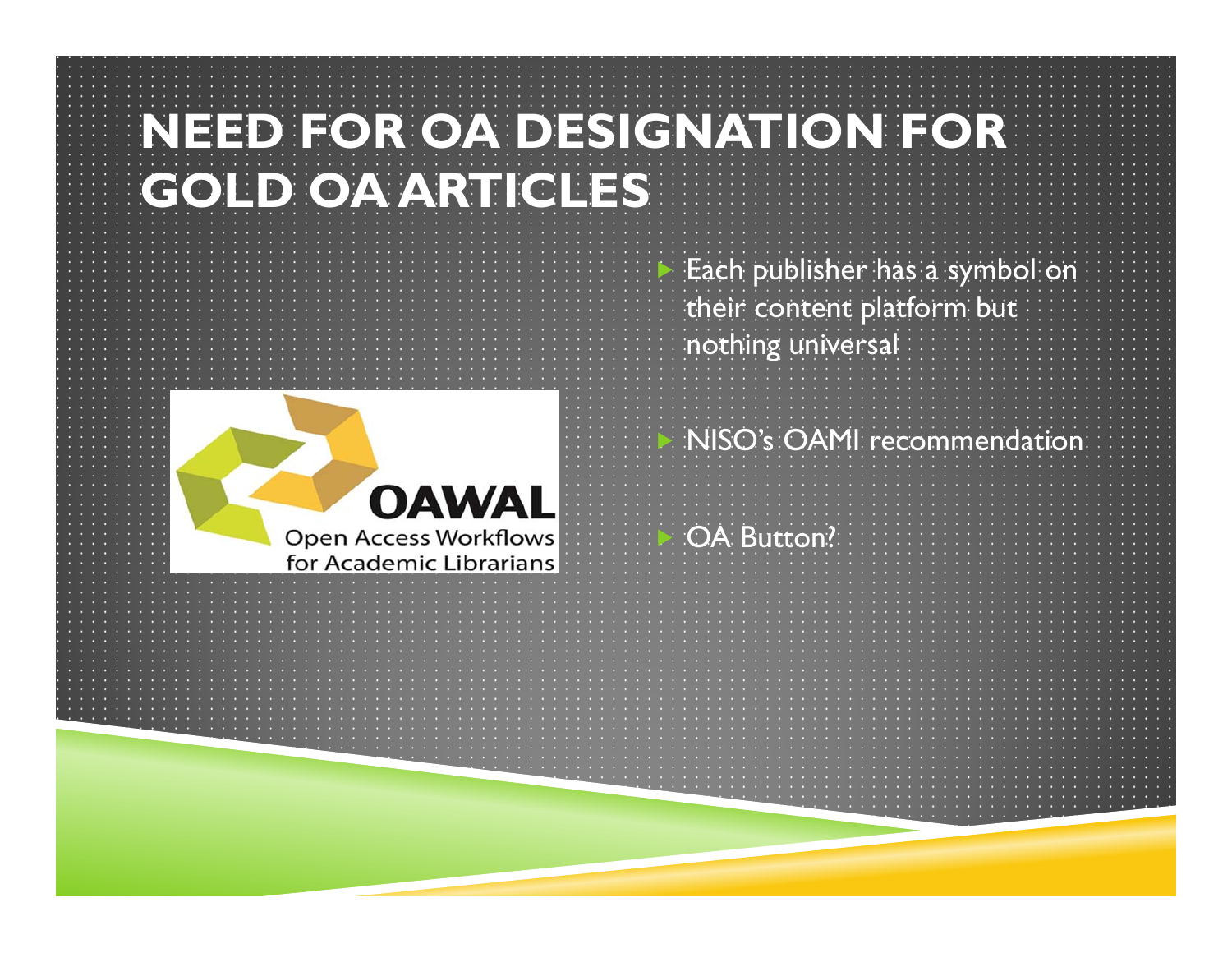